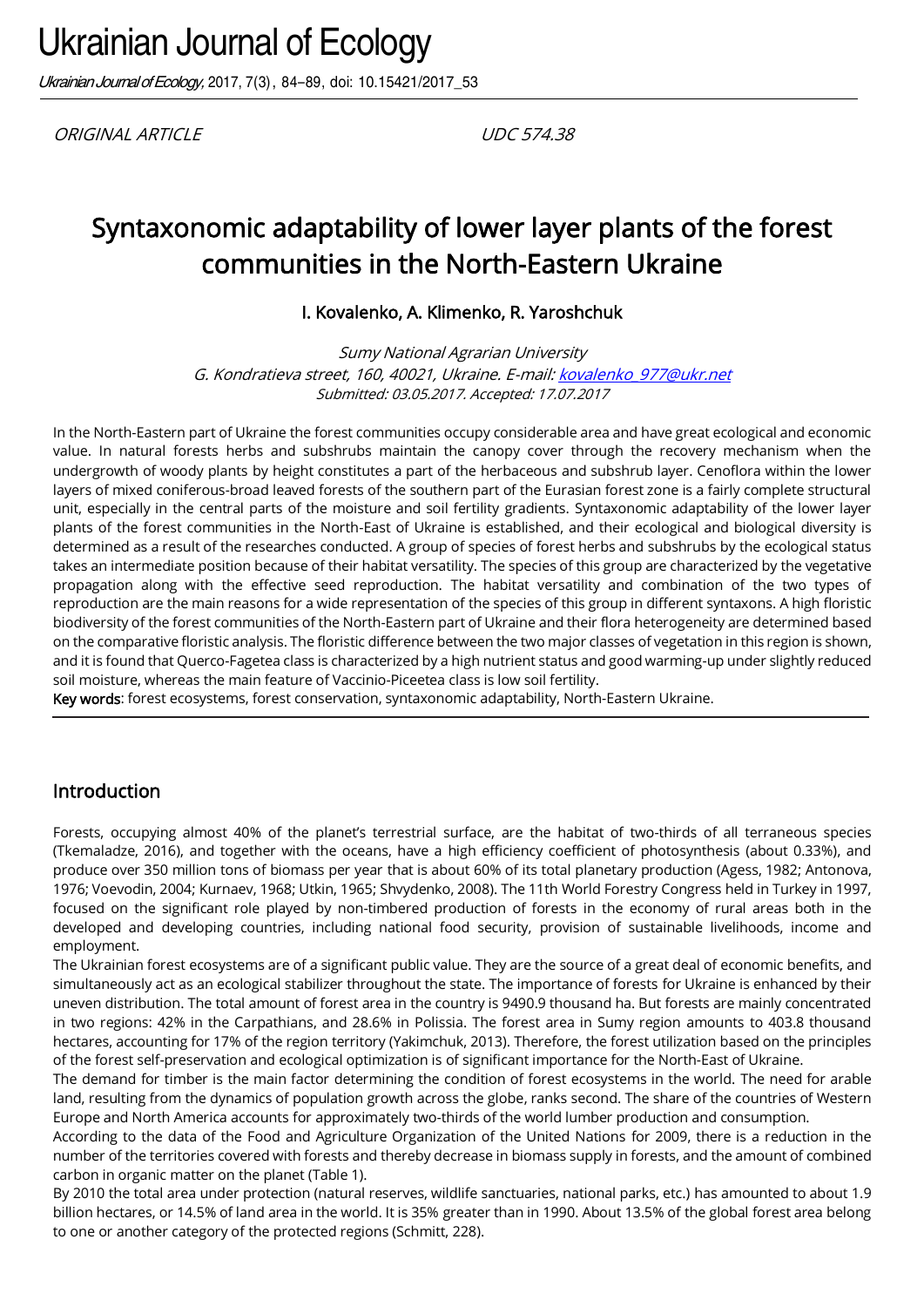| Regions and<br>countries | Forest area,<br>ha $\times$ 10 $^3$ | Annual average<br>rate of forest area,<br>% | Average biomass<br>supply, t/ha | Average amount of<br>combined carbon, g/ha |
|--------------------------|-------------------------------------|---------------------------------------------|---------------------------------|--------------------------------------------|
| Ukraine                  | 9.575                               | 0.1                                         | 156                             | 78                                         |
| Russia                   | 808.790                             | 0.0                                         | 80                              | 40                                         |
| <b>Belarus</b>           | 7.894                               | 0.1                                         | 137                             | 68                                         |
| Poland                   | 9.192                               | 0.3                                         | 195                             | 97                                         |
| Western Europe           | 131.763                             | 0.45                                        | 102                             | 50                                         |
| Eastern Europe           | 43.042                              | 0.35                                        | 173                             | 86                                         |
| In the world             | 3.952.025                           | $-0.18$                                     | 145                             | 72                                         |

Table 1. The condition of forests in the main countries and continents (The condition of forests …, 2009)

The list of the countries includes Ukraine and the bordering countries. The global indexes are shown for comparison.

The protected forest ecosystems are quite often the last barrier preventing from comprehensive developments (Chicas et al., 2016; Kibria et al., 2017), especially those related to the mining industry, oil-well drilling, infrastructure and large-scale agriculture. In general, the forest utilization is on a grand scale (Baral et al., 2016, Grilli et al., 2017, Bonsu et al., 2017). The global market volume of timber production is estimated at 300 billion dollars per year. 13 million hectares of forests disappear annually on our planet. The volume of deforestation in Ukraine goes beyond ecological limits. The diversified forest utilization has a significant negative impact not only on forest stand but also on all kinds of plants of the live ground cover of forests (Kovalenko, 2015).

The utilization of forest ecosystems is of integrated nature. The forest stand felling for timber plays the leading role. It is divided into several types. First and foremost, it is the principal use felling when all the mature forest stand is cut. After such cutting the reafforestation work is assumed to be performed on this territory. Another type is the intermediate use felling, which provides for partial cutting of certain tree species to create favorable conditions for the growth of the main species. The third type is the sanitation felling when the removal of dry and defective trees is carried out. Depending on the adopted technology, any of these types of felling leads to disturbances of the live ground cover. Sometimes, modern mechanization of logging operations completely destroys up to 2/3 of the plants of the herbaceous and subshrub layer, and changes the soil surface microrelief. The study of the ecological optimisation of these types of the forest ecosystem utilisation in the region is relevant and overriding priority.

In the North-Eastern part of Ukraine the forest communities occupy a considerable area, and are of a great ecological and economic value. Forests are fairly treated as holistic biological and ecological systems where two system-forming units are closely linked: 1) woody plants and; 2) subshrub and herbaceous plants of the lower layer. Thus, in natural forests herbs and subshrubs maintain the canopy cover through the recovery mechanism when the undergrowth of woody plants by height constitutes a part of the herbaceous and subshrub layer. While doing that, forest herbs and subshrubs perform an important diagnostic function in determining syntaxons under both their dominant and ecological-floristic classifications. Cenofloras within the lower layers of mixed coniferous-broad leaved forests of the southern part of the Eurasian forest zone are fairly complete structural units, especially in the central parts of the moisture and soil fertility gradients (Kovalenko, 2015). They are formed by a group of species that is often observed in different forest ecosystems. This is confirmed by the materials of Yu. A. Semenischenkov (Semenischenkov, 2010) on the example of zonal broad-leaved forests of the Southern Nonblack Soil Zone of Russia.

The stability of forest ecosystems depends on the biodiversity of forest herbs and the integrity of their floristic complexes (Yakubenko, 2003). However, the overall biodiversity and syntaxonomic importance of forest herbs are still understudied, and the existing unrelated materials require generalization. The lower layer plants of forest communities have long attracted the attention of researchers in connection with their economic, indicative and forest-stabilizing functions (Smirnova, 1987). The main focus of these researches is aimed at establishing the features of the life forms of plants of the forest lower layers, the seasonal development rate and ecological habitats (Goryshyna, 1972). In recent decades, many contemporary researchers have begun to study rare species and those species of a block of forest communities that are under protection (Sheliah-Sosonko, 2002). Since the late twentieth and early twenty-first centuries the lower layers of forest communities have been examined due to the syntaxonomic significance of their composition, as the development of the forest ecological and floristic classification based on the principles of Braun-Blanquet is associated with the identification of diagnostic types of syntaxons at all levels.

The necessary researches of syntaxonomic and typological nature have been already conducted on the forest ecosystems of Ukraine. The main syntaxons with the lists of diagnostic species are provided in the monograph of V. A. Solomakha (Solomakha, 2008). These species belong to different life forms, are distinguished by different duration of ontogenesis, and have the ecological optimum and phenological rhythms which do not coincide. However, there are no special studies of these features of the plants of the forest lower layers, which are the diagnostic species of certain syntaxons.

That is why the urgent task is the establishment of ecological and biological diversity and syntaxonomic adaptability of the lower layer plants of the forest communities in the North-East of Ukraine.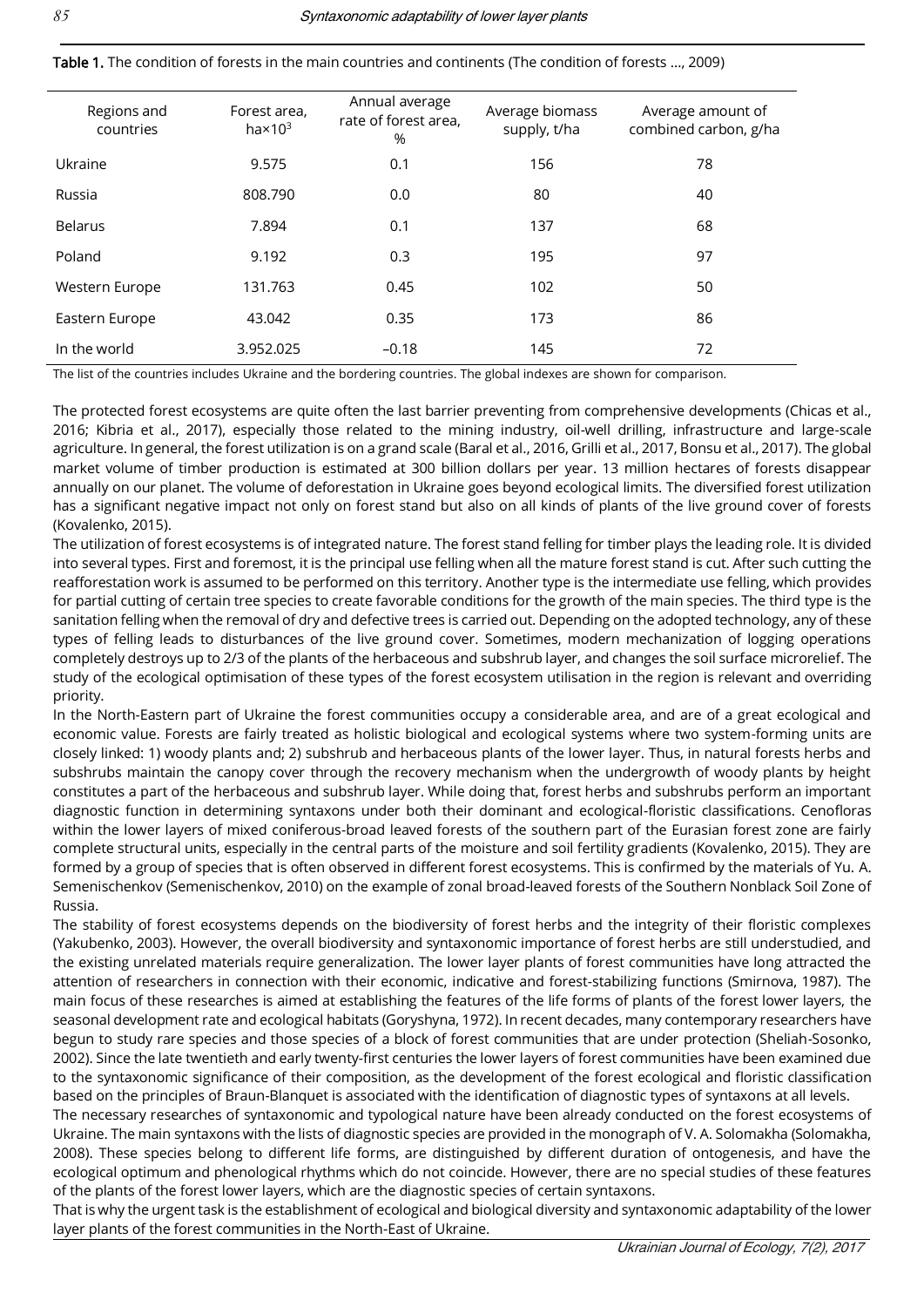## Material and methods

To solve the task set, we used the standard full geobotanical descriptions made during 2004-2015, Landolt's ecological scales and materials of geobotanical zoning with the consideration of modern methodological requirements. The research object was the group of the plants which were the most characteristic of the lower layers of forest communities – pine, oak and mixed forests, and the forest communities used in the dominant classification. They were compared with the groups of the diagnostic species of Querco-Fagetea and Vaccinio-Piceetea classes in the amount as specified in the works by J. Klika (Klika, 1955), V. Matushkewich (Matuszkiewicz, 2001) and V. A. Solomakha (Solomakha, 1996, 2008). When analyzing the forest herbs and subshrubs, both their specific taxonomic features and patterns of population organization were taken into account (Zlobin, 2009; Smirnova, 1998).

## The results and discussion

Table 2. Comparative characteristics of diagnostic species of syntaxon classes and dispersed plant species of the North-East of Ukraine

|                                       | Compared groups of plant species, %           |                                                  |                   |  |
|---------------------------------------|-----------------------------------------------|--------------------------------------------------|-------------------|--|
| Characteristics                       | diagnostic species of<br>Querco-Fagetea class | diagnostic species of<br>Vaccinio-Piceetea class | dispersed species |  |
| Environmental group                   |                                               |                                                  |                   |  |
| - nemoral                             | 81.3                                          | 0.0                                              | 61.5              |  |
| - pratal                              | 12.5                                          | 0.0                                              | 0.0               |  |
| - boreal                              | 6.2                                           | 100.0                                            | 38.5              |  |
| Flowering periods                     |                                               |                                                  |                   |  |
| - early                               | 31.5                                          | 30.0                                             | 26.9              |  |
| - medium                              | 31.6                                          | 20.0                                             | 11.5              |  |
| - late                                | 36.9                                          | 50.0                                             | 61.6              |  |
| Lifetime                              |                                               |                                                  |                   |  |
| - perennials                          | 100.0                                         | 100.0                                            | 100.0             |  |
| Type of area                          |                                               |                                                  |                   |  |
| - European                            | 26.3                                          | 0.0                                              | 15.4              |  |
| - Eurasian                            | 52.6                                          | 20.0                                             | 38.5              |  |
| - Eurosiberian                        | 21.1                                          | 10.0                                             | 38.5              |  |
| - circumboreal                        | $0.0\,$                                       | 70.0                                             | 7.6               |  |
| Life form                             |                                               |                                                  |                   |  |
| - geophytes                           | 35.3                                          | 30.0                                             | 30.7              |  |
| - hemicryptophytes                    | 58.9                                          | 20.0                                             | 50.0              |  |
| - chamephytes                         | 5.8                                           | 20.0                                             | 11.5              |  |
| - nanophanerophytes                   | 0.0                                           | 30.0                                             | 7.8               |  |
| Moisture regime                       |                                               |                                                  |                   |  |
| - hygrophites                         | 0.0                                           | 20.0                                             | 23.1              |  |
| - hygromesophytes                     | 17.6                                          | 10.0                                             | 19.2              |  |
| - mesophytes                          | 52.9                                          | 30.0                                             | 46.2              |  |
| - xeromesophytes                      | 29.5                                          | 30.0                                             | 7.0               |  |
| - helophytes                          | 0.0                                           | 10.0                                             | 0.0               |  |
| - xerophytes                          | 0.0                                           | 0.0                                              | 4.5               |  |
| <b>Nutrient status</b>                |                                               |                                                  |                   |  |
| - megatrophs                          | 41.1                                          | 0.0                                              | 50.0              |  |
| - mesotrophs                          | 52.9                                          | 10.0                                             | 23.1              |  |
| - oligotrophs                         | 6.0                                           | 90.0                                             | 26.9              |  |
| Ecological optimum by Landolt's scale |                                               |                                                  |                   |  |
| - moistening                          |                                               |                                                  |                   |  |
| - soil fertility<br>- luminance       | 2.8                                           | 3.3                                              | 2.4               |  |
|                                       | 2.7                                           | 1,9                                              | 2.8<br>2.1        |  |
| - temperature                         | 2.4<br>3.5                                    | 2.3<br>2.4                                       | 3.2               |  |
|                                       |                                               |                                                  |                   |  |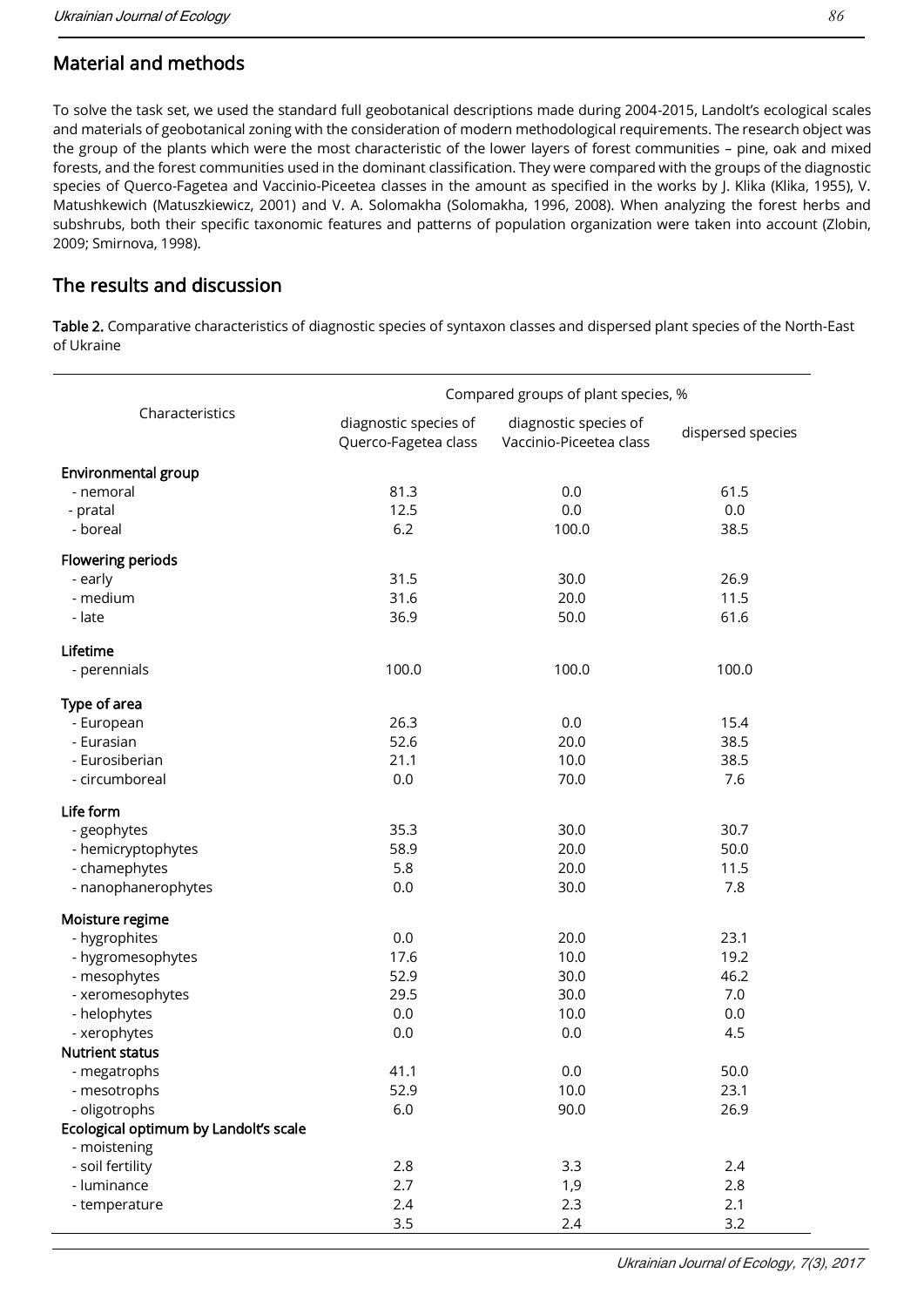The Ukrainian Polissia flora has more than 2100 species of vascular plants, and contains apophytes and homerophobes. It has been formed from different centers, and generally refers to floras of migration type (Andrienko, 2006). This causes some heterogeneity of the flora of forest communities. The results of the bio-ecological, floristic and syntaxonomic analysis are shown in Table 2.

The analysis shows that the studied species of the live ground cover form two independent synusias: 1) forest subshrubs and dwarf subshrubs of Vaccinium myrtillus, V. vitis-idaea etc. 2) herbaceous perennial plants (Aegopodium podagraria, Convallaria majalis, etc.). We distinguished spring synusia (species of Scilla genus) within the last synusia. The syntaxons of Querco-Fagetea and Vaccinio-Piceetea classes are characterized by relatively close abundance of plant species with early, medium and late flowering periods, which obviously reduces competition for pollinators. On the contrary, the group of dispersed species was dominated by the plants of late flowering periods. Species differentiation by flowering periods has been discovered in a lesser degree. A clear contrast of the floristic composition of the diagnostic species of Querco-Fagetea and Vaccinio-Piceetea classes has been defined. The first of these classes is dominated by nemoral species, whereas the second class is dominated by boreal species. The group of dispersed species is dominated by nemoral herbs.

Querco-Fagetea class has the diagnostic species of the European and Eurasian distribution, while Vaccinio-Piceetea class has the diagnostic species of circumboreal origin. They are mostly mesophytes and xeromesophytes. The proportion of hygrophytes and hygromesophytes is greater in the group of dispersed species with the increased frequency of occurrence and significant abundance in the surveyed forests. The distribution of herbs, dwarf subshrubs and small subshrubs by the compared floristic groups has turned out to be relatively regular. Bulbous geophytes in their development are mainly adapted to the light phase in the forest life, and are more common in broad-leaved forests (Savoskyn, 1960). The ratio between the diagnostic species and soil fertility fully conforms to the nature of the selected syntaxons. Querco-Fagetea class is consisted of mega- and mesotrophs, whereas Vaccinio-Piceetea class is absolutely dominated by oligotrophs. The ecological scales enable to give more accurate characteristics of the compared floristic groups. The results obtained by the ecological scales of Landolt are presented in Fig. 1.



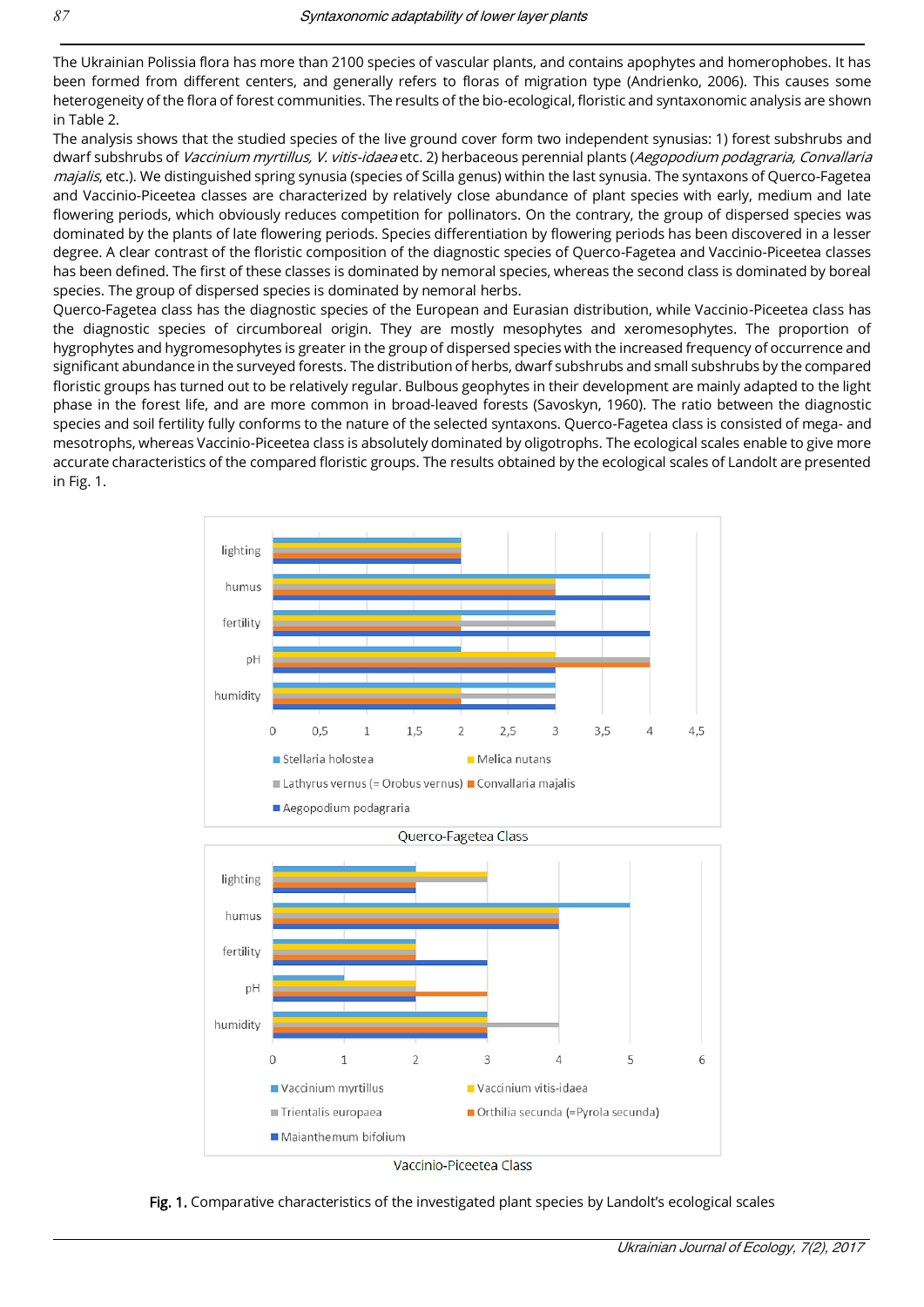In general, the generalization of the floristic groups of the forest communities in this region has revealed that the herbaceous plants of the lower layers are in the amplitude of moistening from middle dry to wet, in the amplitude of soil fertility from poor to middle rich, in the amplitude of luminance from shade to half-shade species, and in the amplitude of temperature - wellwarmed habitats. This distribution of species is completely consistent with the geographical position of the area, its geomorphology and the history of forest use.

It has been simultaneously established that the ecological regimes in Querco-Fagetea and Vaccinio-Piceetea classes quite clearly differ as to their assessment of the ecological fitting of the diagnostic plant species. Moistening significantly (by 0.5 scales of Landolt) increases from Querco-Fagetea class to Vaccinio-Piceetea class. Vaccinio-Piceetea class is characterized by shifting towards moistening. It occurs due to two associations, which are characteristic of the studied region. These are the associations from Molinia caerulea and Vaccinium uliginosum (both hygrophilous), which are missing in Querco-Fagetea class.

The syntaxons of Vaccinio-Piceetea class take place in the habitat with the soil which is poorer (by 0.8) and bad warmed (by 1.1). In such a case, the trend of luminance at the level of the ground cover layer remains within the compared syntaxon species.

Nowadays, the level of anthropogenic load on forest ecosystems is commonly assessed by the so-called anthropogenic load coefficient. Its value of 3.1 to 3.5 is a threshold. Another criterion for assessing the territories is the forest cover percentage. The optimal level of forest cover in Ukraine is set at 20% of its territory (Yatsenko, 2014), which is about 3% higher than the actual level. The anthropogenic load on forests is high enough with the consideration of the population of Ukraine. The specific research and organizational work on the forest conservation in optimal ecological state is of particular necessity under these circumstances. This means the conservation of forest ecosystem in the integrity of its structural and functional properties. This can be achieved not only by the conservation of tree layer in forests, but also by the obligatory preservation of the holistic herbaceous and subshrub layer which is typical for this habitat.

The issue of protecting the herbaceous and subshrub layer condition in different forest ecosystems is of a holistic character, and requires the development of adequate methods based on the legislative acts of Ukraine and the researches of the specialists in the field of forest science and ecology. The effectiveness of protection increases significantly with the availability of the data of long-term monitoring of the condition of forest ecosystems and the predictions of their dynamics.

The protection of the forests of the North-East of Ukraine in their natural integrity, including the identity of the live ground cover, cannot be solved only through the creation of forest national natural parks, nature reserves or wildlife sanctuaries. A significant proportion of the region's biodiversity is linked with the forests of economic use. In this regard, one of the methods of the conservation of forest ecosystems and their herbaceous and subshrub layer is the change in technology and rules of procedure on the timber procurement, which should be based on the requirements of the ecological imperative and the maximum preservation of natural habitats. The ensuring of further reproduction of the horizontal and vertical structure of forest ecosystems in their integrity and patchiness plays an important role. And finally, all the key plant species and the main habitats which are characteristic of this forest type should be identified before forest sanitation. Such habitats should be fully preserved while conducting the final or any other felling operations.

## Conclusions

A group of the species of forest herbs and subshrubs by ecological status is intermediate because of their habitat versatility. The plant species of this group are characterized by the vegetative propagation along with the effective seed reproduction. The habitat versatility and combination of the two types of reproduction are the main reasons for a wide representation of the species of this group in different syntaxons.

Thus, a high floristic biodiversity of forest communities of the North-Eastern part of Ukraine and their flora heterogeneity are determined based on the comparative floristic analysis. The floristic difference between the two major classes of vegetation in this region is shown, and it is found that Querco-Fagetea class is characterized by a high nutrient status and good warming-up under slightly reduced soil moisture, whereas the main feature of Vaccinio-Piceetea class is low soil fertility.

The relevant objective of further research is the study of the stability of forest herb and subshrub populations under progressive forest successions in the protected natural areas, and prior to anthropogenic loads in the forests of active economic use.

## References

Agess, P. (1982). Klyuchi k ekologii. Leningrad. (In Russian)

Andriyenko, T.L. (2006). Fitoriznomanittya Ukrayins'koho Polissya ta yoho okhorona. Кyyiv, Fitosotsiotsentr. (In Ukrainian) Antonova, L.I. (1976). Autekologiya shirokolistvennogo lesa. Ekologiya opyileniya, 2, 30–63. (In Russian)

- Baral, H., Guariguata, M.R., Keenan, R.J. (2016). A proposed framework for assessing ecosystem goods and services from planted forests. Ecosystem Services, 22 (B), 260-268.
- Bonsu, N.O., NíDhubháin, A., O'Connor, D. Evaluating the use of an integrated forest land-use planning approach in addressing forest ecosystem services conflicting demands: Experience within an Irish forest landscape. Futures, 86, 1-17.
- Chicas, S.D., Omine, K., Saqui, P. (2016). CLASlite algorithms and social surveys to asses and identify deforestation and forest degradation in Toledo's protected areas and forest ecosystems, Belize. Applied Geography, 75, 144-155.
- Goryishina, T.K. (1972). Sravnitelno-geograficheskiy ocherk sezonnyih ritmov razvitiya i fotosinteza u travyanistyih rasteniy listopadnyih lesov. Botanicheskiy zhurnal, 57 (5), 446–456. (In Russian)